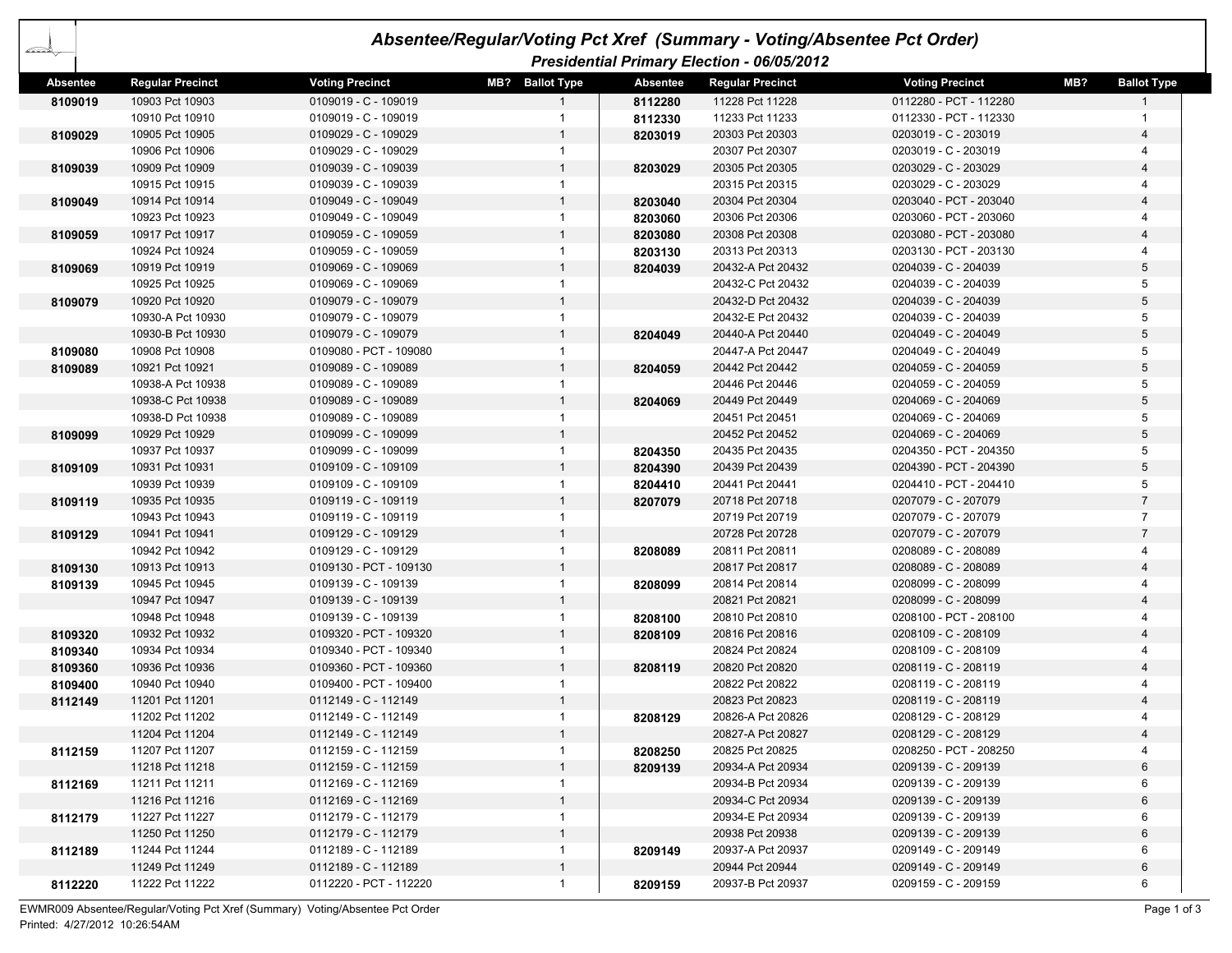| <b>Absentee</b> | <b>Regular Precinct</b>            | <b>Voting Precinct</b>                       | <b>MB?</b> Ballot Type | Absentee | <b>Regular Precinct</b>            | <b>Voting Precinct</b>                       | MB? | <b>Ballot Type</b> |
|-----------------|------------------------------------|----------------------------------------------|------------------------|----------|------------------------------------|----------------------------------------------|-----|--------------------|
| 8209159         | 20945-B Pct 20945                  | 0209159 - C - 209159                         | 6                      | 8312169  | 31212 Pct 31212                    | 0312169 - C - 312169                         |     | 10                 |
| 8212020         | 21202 Pct 21202                    | 0212020 - PCT - 212020                       | 4                      |          | 31219 Pct 31219                    | 0312169 - C - 312169                         |     | 10                 |
| 8212169         | 21201 Pct 21201                    | 0212169 - C - 212169                         | 4                      | 8312179  | 31214 Pct 31214                    | 0312179 - C - 312179                         |     | 10                 |
|                 | 21212 Pct 21212                    | 0212169 - C - 212169                         | 4                      |          | 31222 Pct 31222                    | 0312179 - C - 312179                         |     | 10                 |
| 8212179         | 21209-A Pct 21209                  | 0212179 - C - 212179                         | 4                      | 8312180  | 31218 Pct 31218                    | 0312180 - PCT - 312180                       |     | 10                 |
|                 | 21209-B Pct 21209                  | 0212179 - C - 212179                         | 4                      | 8312189  | 31216 Pct 31216                    | 0312189 - C - 312189                         |     | 10                 |
|                 | 21253-B Pct 21253                  | 0212179 - C - 212179                         | 4                      |          | 31225 Pct 31225                    | 0312189 - C - 312189                         |     | 10                 |
| 8212189         | 21229-B Pct 21229                  | 0212189 - C - 212189                         | 5                      | 8312199  | 31217 Pct 31217                    | 0312199 - C - 312199                         |     | 10                 |
|                 | 21229-C Pct 21229                  | 0212189 - C - 212189                         | 5                      |          | 31223 Pct 31223                    | 0312199 - C - 312199                         |     | 10                 |
|                 | 21229-D Pct 21229                  | 0212189 - C - 212189                         | 5                      | 8312209  | 31224 Pct 31224                    | 0312209 - C - 312209                         |     | 10                 |
|                 | 21231-A Pct 21231                  | 0212189 - C - 212189                         | 5                      |          | 31226 Pct 31226                    | 0312209 - C - 312209                         |     | 10                 |
|                 | 21231-B Pct 21231                  | 0212189 - C - 212189                         | 5                      | 8312219  | 31227 Pct 31227                    | 0312219 - C - 312219                         |     | 10                 |
| 8212199         | 21233 Pct 21233                    | 0212199 - C - 212199                         | 5                      |          | 31228 Pct 31228                    | 0312219 - C - 312219                         |     | 10                 |
|                 | 21236 Pct 21236                    | 0212199 - C - 212199                         | 5                      | 8312229  | 31229 Pct 31229                    | 0312229 - C - 312229                         |     | 10                 |
| 8212209         | 21243 Pct 21243                    | 0212209 - C - 212209                         | 5                      |          | 31235 Pct 31235                    | 0312229 - C - 312229                         |     | 10                 |
|                 | 21248 Pct 21248                    | 0212209 - C - 212209                         | 5                      | 8312239  | 31239 Pct 31239                    | 0312239 - C - 312239                         |     | 10                 |
| 8212300         | 21230 Pct 21230                    | 0212300 - PCT - 212300                       | 5                      |          | 31246 Pct 31246                    | 0312239 - C - 312239                         |     | 10                 |
| 8301019         | 30145 Pct 30145                    | 0301019 - C - 301019                         | 9                      | 8312249  | 31240 Pct 31240                    | 0312249 - C - 312249                         |     | 10                 |
|                 | 30153 Pct 30153                    | 0301019 - C - 301019                         | 9                      |          | 31242 Pct 31242                    | 0312249 - C - 312249                         |     | 10                 |
| 8305020         | 30502 Pct 30502                    | 0305020 - PCT - 305020                       | 10                     |          | 31243 Pct 31243                    | 0312249 - C - 312249                         |     | 10                 |
| 8305029         | 30501 Pct 30501                    | 0305029 - C - 305029                         | 10                     | 8312259  | 31247 Pct 31247                    | 0312259 - C - 312259                         |     | 10                 |
|                 | 30503 Pct 30503                    | 0305029 - C - 305029                         | 10                     |          | 31251 Pct 31251                    | 0312259 - C - 312259                         |     | 10                 |
| 8305039         | 30504 Pct 30504                    | 0305039 - C - 305039                         | 10                     |          | 31258 Pct 31258                    | 0312259 - C - 312259                         |     | 10                 |
|                 | 30505 Pct 30505                    | 0305039 - C - 305039                         | 10                     | 8312370  | 31237 Pct 31237                    | 0312370 - PCT - 312370                       |     | 10                 |
| 8305049         | 30506 Pct 30506                    | 0305049 - C - 305049                         | 10                     | 8402019  | 40222 Pct 40222                    | 0402019 - C - 402019                         |     | 12                 |
|                 | 30507 Pct 30507                    | 0305049 - C - 305049                         | 10                     |          | 40231 Pct 40231                    | 0402019 - C - 402019                         |     | 12                 |
| 8305059         | 30508 Pct 30508                    | 0305059 - C - 305059<br>0305059 - C - 305059 | 10                     | 8402029  | 40227 Pct 40227<br>40229 Pct 40229 | 0402029 - C - 402029                         |     | 12                 |
|                 | 30509 Pct 30509<br>30510 Pct 30510 | 0305069 - C - 305069                         | 10<br>10               |          | 40234 Pct 40234                    | 0402029 - C - 402029<br>0402039 - C - 402039 |     | 12<br>12           |
| 8305069         | 30521 Pct 30521                    | 0305069 - C - 305069                         | 10                     | 8402039  | 40238 Pct 40238                    | 0402039 - C - 402039                         |     | 12                 |
| 8305079         | 30511 Pct 30511                    | 0305079 - C - 305079                         | 10                     | 8402049  | 40235 Pct 40235                    | 0402049 - C - 402049                         |     | 12                 |
|                 | 30513 Pct 30513                    | 0305079 - C - 305079                         | 10                     |          | 40236 Pct 40236                    | 0402049 - C - 402049                         |     | 12                 |
| 8305089         | 30515 Pct 30515                    | 0305089 - C - 305089                         | 10                     |          | 40237 Pct 40237                    | 0402049 - C - 402049                         |     | 12                 |
|                 | 30520 Pct 30520                    | 0305089 - C - 305089                         | 10                     | 8402230  | 40223 Pct 40223                    | 0402230 - PCT - 402230                       |     | 12                 |
| 8310099         | 31030 Pct 31030                    | 0310099 - C - 310099                         | 11                     | 8404059  | 40425-A Pct 40425                  | 0404059 - C - 404059                         |     | 13                 |
|                 | 31031 Pct 31031                    | 0310099 - C - 310099                         | 11                     | 8404069  | 40433-A Pct 40433                  | 0404069 - C - 404069                         |     | 13                 |
| 8310109         | 31032 Pct 31032                    | 0310109 - C - 310109                         | 11                     | 8406079  | 40610 Pct 40610                    | 0406079 - C - 406079                         |     | 12                 |
|                 | 31036 Pct 31036                    | 0310109 - C - 310109                         | 11                     |          | 40612 Pct 40612                    | 0406079 - C - 406079                         |     | 12                 |
| 8310119         | 31033 Pct 31033                    | 0310119 - C - 310119                         | 11                     | 8406089  | 40613 Pct 40613                    | 0406089 - C - 406089                         |     | 12                 |
|                 | 31034 Pct 31034                    | 0310119 - C - 310119                         | 11                     |          | 40618 Pct 40618                    | 0406089 - C - 406089                         |     | 12                 |
|                 | 31038 Pct 31038                    | 0310119 - C - 310119                         | 11                     | 8406140  | 40614 Pct 40614                    | 0406140 - PCT - 406140                       |     | 12                 |
| 8310410         | 31041 Pct 31041                    | 0310410 - PCT - 310410                       | 11                     | 8406170  | 40617 Pct 40617                    | 0406170 - PCT - 406170                       |     | 12                 |
| 8311129         | 31144 Pct 31144                    | 0311129 - C - 311129                         | 10                     | 8406190  | 40619 Pct 40619                    | 0406190 - PCT - 406190                       |     | 12                 |
|                 | 31151 Pct 31151                    | 0311129 - C - 311129                         | 10                     | 8409099  | 40946 Pct 40946                    | 0409099 - C - 409099                         |     | 12                 |
| 8311139         | 31148 Pct 31148                    | 0311139 - C - 311139                         | 10                     |          | 40949 Pct 40949                    | 0409099 - C - 409099                         |     | 12                 |
|                 | 31149 Pct 31149                    | 0311139 - C - 311139                         | 10                     | 8409500  | 40950 Pct 40950                    | 0409500 - PCT - 409500                       |     | 12                 |
| 8311149         | 31154 Pct 31154                    | 0311149 - C - 311149                         | 10                     | 8412010  | 41201 Pct 41201                    | 0412010 - PCT - 412010                       |     | 12                 |
|                 | 31156 Pct 31156                    | 0311149 - C - 311149                         | 10                     | 8412040  | 41204 Pct 41204                    | 0412040 - PCT - 412040                       |     | 12                 |
| 8311159         | 31155 Pct 31155                    | 0311159 - C - 311159                         | 10                     | 8412080  | 41208 Pct 41208                    | 0412080 - PCT - 412080                       |     | 12                 |
|                 | 31157 Pct 31157                    | 0311159 - C - 311159                         | 10                     | 8412109  | 41203 Pct 41203                    | 0412109 - C - 412109                         |     | 12                 |
| 8311520         | 31152 Pct 31152                    | 0311520 - PCT - 311520                       | 10                     |          | 41205 Pct 41205                    | 0412109 - C - 412109                         |     | 12                 |